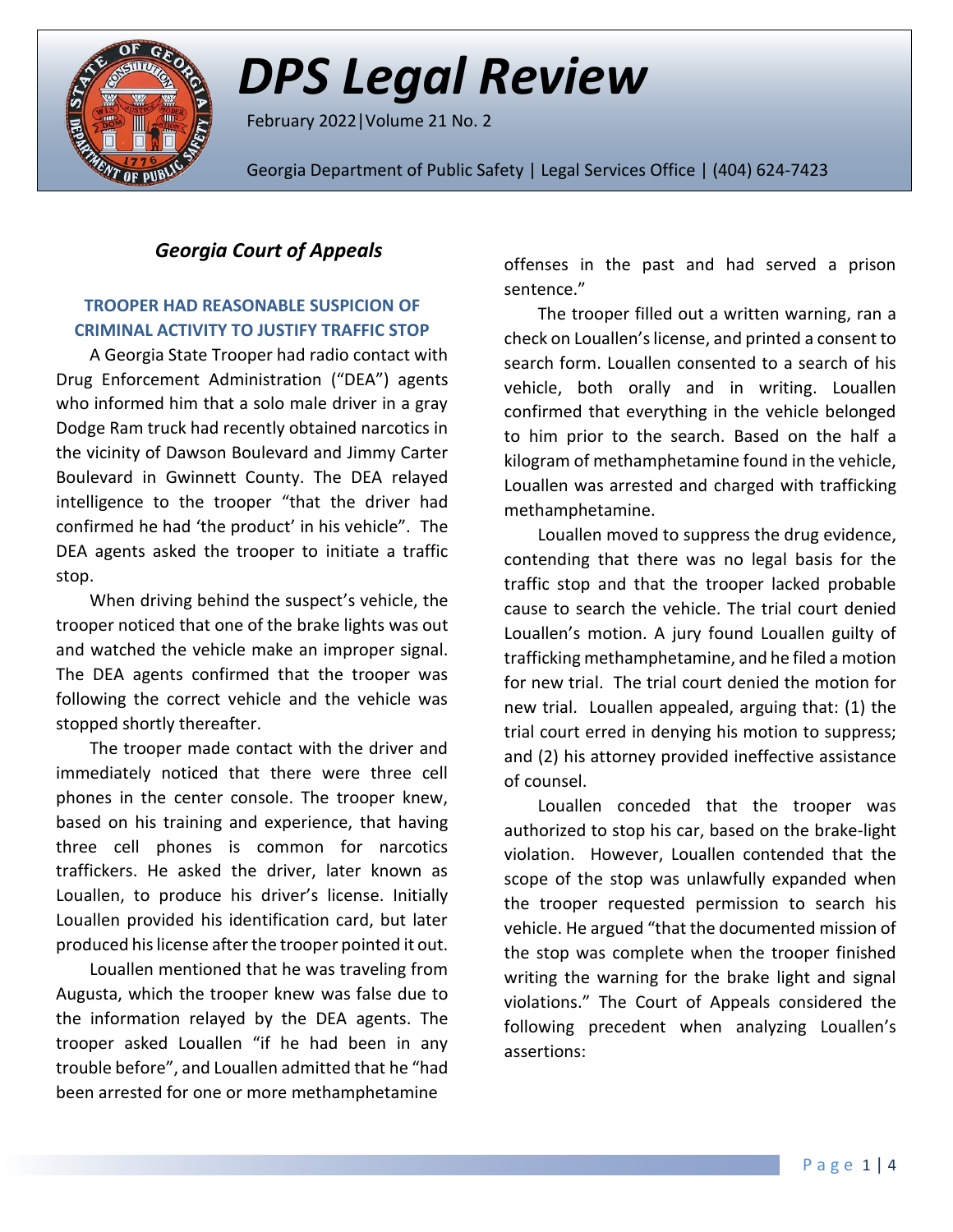It is well established that "when an officer observes a traffic offense, the resulting traffic stop does not violate the Fourth Amendment of the United States Constitution even if the officer has ulterior motives in initiating the stop, and even if a reasonable officer would not have made the stop under the same circumstances." However, "a seizure that is lawful at its inception can violate the Fourth Amendment if its manner of execution unreasonably infringes interests protected by the Constitution." And, "after the tasks related to the investigation of the traffic violation and processing of the citation have been accomplished, an officer cannot continue to detain an individual without reasonable articulable suspicion." "[I]mportantly, 'reasonable articulable suspicion' requires a particularized and objective basis for suspecting that a citizen is involved in criminal activity." (Citations omitted).

The Court determined that the trooper had reasonable articulable suspicion, aside from the traffic violations, when he initiated the traffic stop because of the information the DEA agents provided him regarding the narcotics in the vehicle. In its 2019 decision in *Hall v. State*, the Georgia Court of Appeals held that "reasonable articulable suspicion need not be based on an arresting officer's knowledge alone, but may exist based on the collective knowledge of the police when there is reliable communication between an officer supplying the information and an officer acting on that information." (Citations omitted.)

The Court considered the DEA's suspicion that Louallen had participated in a drug transaction "shortly before the traffic stop" as part of the

"collective knowledge" that gave the trooper reasonable articulable suspicion to search the vehicle. Therefore, the Court held, the trooper's request to search Louallen's vehicle was justified.

The Court found that the basis for the traffic stop "encompassed both the traffic violation and the suspected drug transaction." Thus, the Court determined, "the mission of the traffic stop was not complete until, at the earliest, Louallen either gave or denied permission to search the vehicle." As a result, the Court held that "the trial court did not err in denying Louallen's motion to suppress the evidence seized from his vehicle." *Louallen v. State*, No. A21A1418, 2022 WL 482299 (Ga. Ct. App. Feb. 17, 2022).

## **OFFICER'S "KNOCK AND TALK" ON DEFENDANT'S PROPERTY VIOLATED THE FOURTH AMENDMENT**

Law enforcement was called out to a hit and run where a pedestrian was struck and killed on Dawson Forest Road in Dawson County. The only evidence left at the scene was a "passenger-side mirror lying on the pavement beside the victim, which came from a black 2009/2010 Ford Escape, Mercury Mariner, or Mazda Tribute." An investigator searched dispatch reports to see if any vehicles matching the description had previous contact with law enforcement. A list of 17 possible vehicles was compiled.

An investigator traveled to the Cumming, Georgia, address at which one of the 17 vehicles (a 2009 Ford Escape) was believed to be located. The house was in a rural and heavily wooded area with a lengthy driveway. The investigator intended to go to the house to speak with the owner of the Ford Escape.

Upon arriving at the house, the investigator noticed a black Ford Escape jutting out from an area to the left of the home. The investigator drove past the front of the house and parked behind the Ford Escape so that it could not leave the premises. When the investigator saw that the Escape's passenger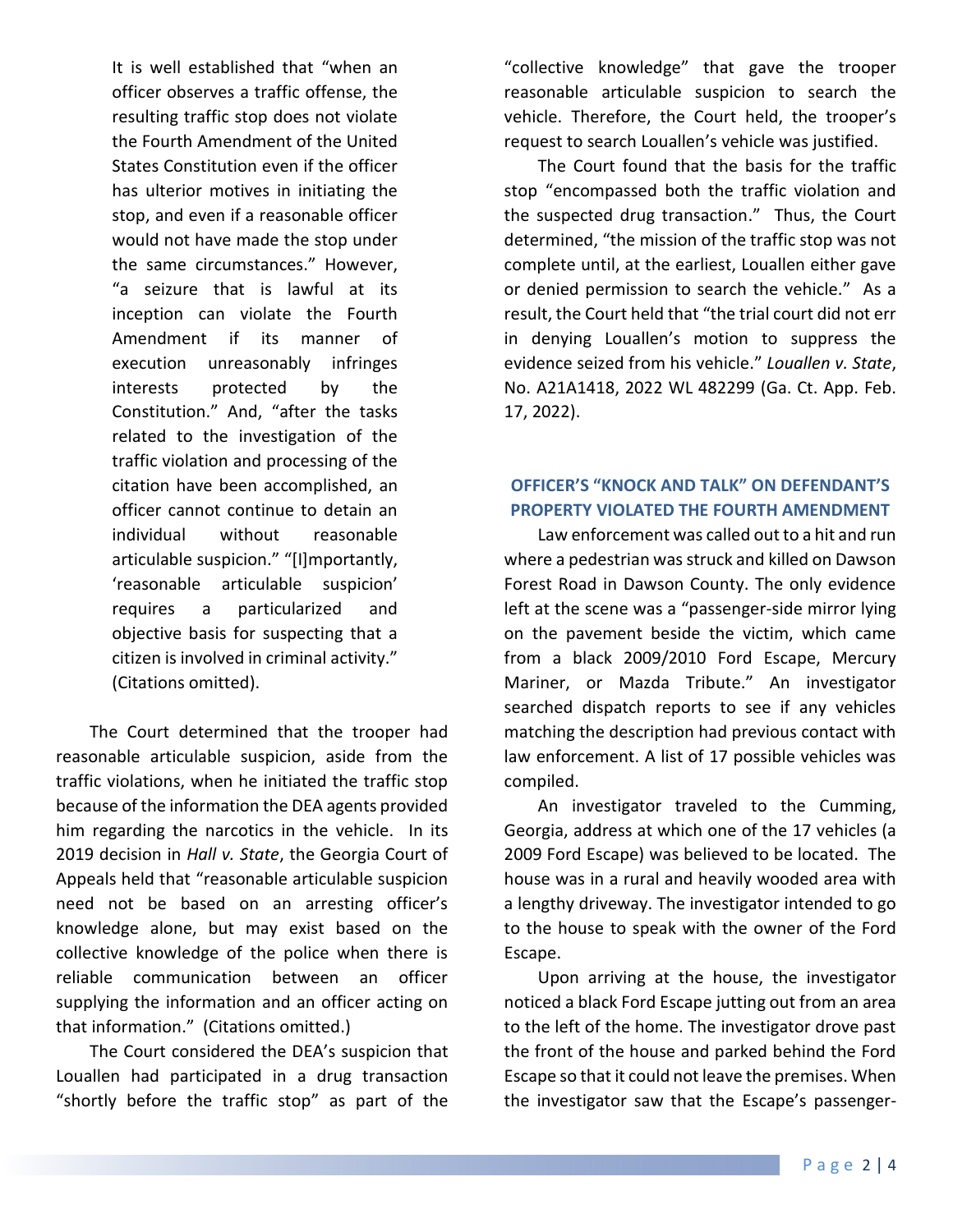side mirror was missing, he notified dispatch and requested assistance. ("The investigator later referred to the vehicle's location on the driveway as a 'parking area' just past the front of the house, 'after you pass the front door.'")

Jennings's husband approached the investigator and asked why he was there. The investigator stated "[Y]ou know what I'm doing here," and then asked why the Ford Escape was damaged. The husband stated that his wife hit a deer. The investigator asked the husband to call Jennings and have her come home to be questioned.

While waiting for Jennings to get home, her husband showed the investigator the repairs that he was performing on the vehicle. The husband explained that he attempted to fix the broken headlight, to push out a dent that was located at the front of the vehicle and mentioned that he washed the vehicle. He also showed the investigator the missing pieces for the headlight assembly. In this area, the investigator also saw an opened book regarding "courtroom procedure."

Once Jennings arrived home, the investigator asked her if "she wanted to tell him anything." She stated that she "thought she hit a deer on Dawson Forest Road." Shortly after, several officers arrived at the scene to secure the vehicle and arrest Jennings. The vehicle was seized. Law enforcement secured a search warrant for the vehicle two days later. Jennings was indicted on charges of firstdegree vehicular homicide, hit and run, failure to report an accident, and failure to maintain lane.

Prior to trial, Jennings filed a motion to suppress the vehicle and other evidence found at her home and to exclude statements she made to law enforcement. The court granted her motion to suppress the vehicle and other evidence, since a search of the property was not supported by a warrant, consent, or exigent circumstances. The trial court found that "the intrusion onto the curtilage of her property and subsequent seizure of evidence violated her rights under the Fourth

Amendment to the United States Constitution." As to Jennings's motion to suppress her statements to the police, however, "the trial court denied the motion to exclude after concluding that those statements were made voluntarily and not while in custody."

The State appealed the seizure issue, arguing that the investigator lawfully entered onto the property to conduct a "knock and talk." The State also maintained that "the investigator was authorized to move closer to the vehicle because he had reasonable, articulable suspicion" and that probable cause justified "a warrantless seizure of the vehicle and other instrumentalities of the crime."

The trial court had determined that:

[E]ven if the investigator had been in a lawful position from which to view the vehicle after passing the front of the house (and thus the front door), there were no exigent circumstances or consent by which the officer could search the remainder of the curtilage or seize the vehicle without first obtaining a warrant. Indeed, not only must an officer be 'lawfully located in a place from which the object can be plainly seen,' he or she must also have 'a lawful right of *access* to the object itself.' This is true even when items of contraband are visible within an officer's plain view. And an officer gains lawful access to an item in plain view by 'obtaining a search warrant, obtaining consent to search, or the existence of exigent circumstances.' This, the officers did not do.

The Court of Appeals "agree[d] with the trial court that the investigator exceeded the scope of a permissible knock and talk after his initial entry onto